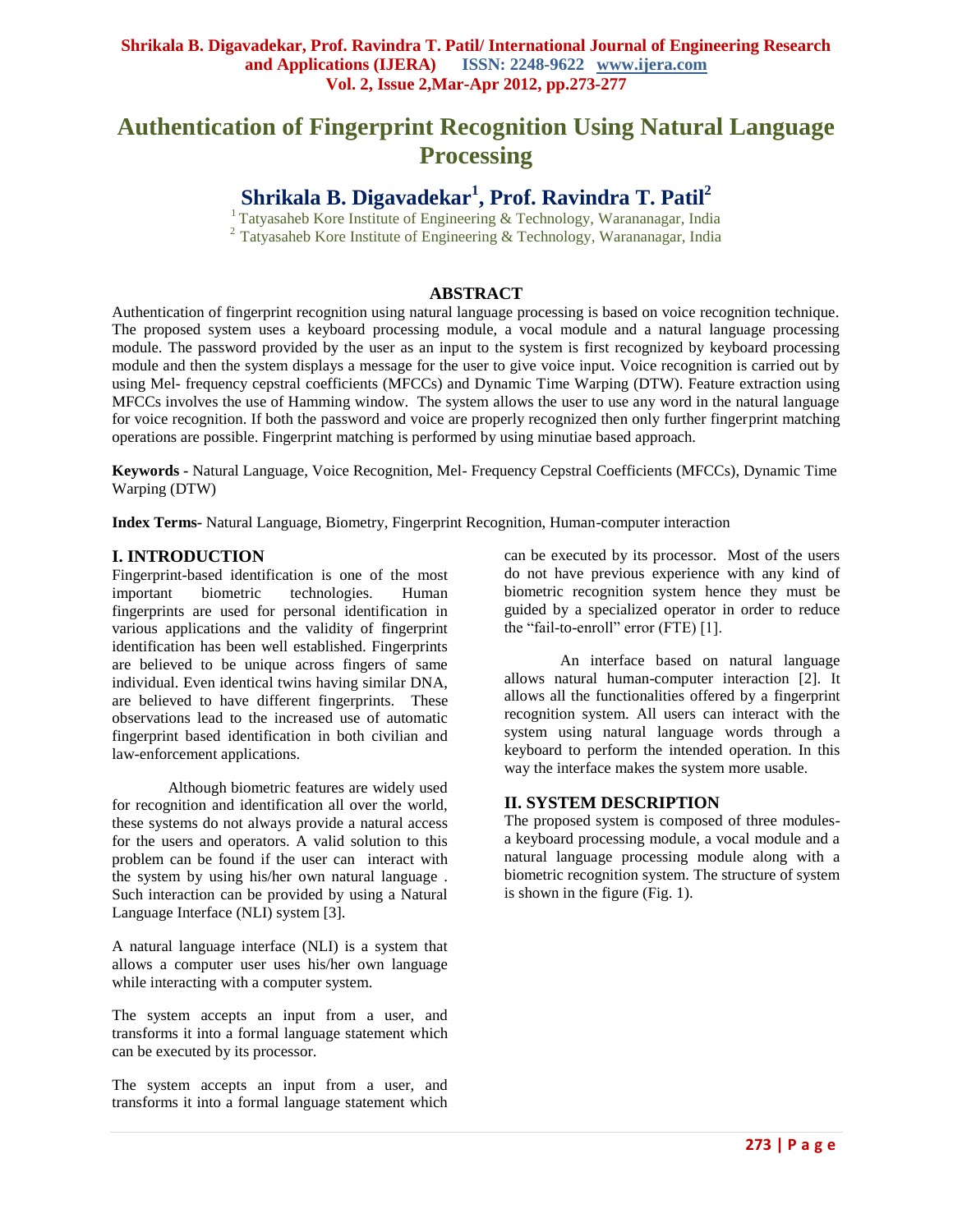

#### **Fig 1 General structure of proposed system**

The system consists of-

- 1. Natural Language Interface
- 2. Biometric Recognition System

Natural language interface is composed of two modules-

> 1.1 Keyboard communication processing module

> 1.2 Vocal communication processing module

#### **1.1 Keyboard communication processing module:**

Keyboard communication processing module (Fig. 2) accepts its input from the keyboard. Whenever user wants to find his/her fingerprint in the database of system, he/she will enter the password provided to him/her through keyboard. The keys of keyboard are assigned for different operations hence it is also possible for a user to perform a specific operation using the keyboard.

#### **1.2 Vocal communication processing module:**

This module allows the user to interact with the system by using words in natural language. Audio input from the user is processed through the module to recognize the user (Fig. 4)



**Fig 2 Vocal communication module**

# **2. Biometric Recognition System:**

If both the password and voice are recognized properly then only biometric system will perform further operations to match the fingerprints and gives the corresponding result. Following different operations (Fig. 3) are carried out during this matching process-



**Fig. 3 Biometric Recognition System**

#### **III. IMPLEMENTATION**

The proposed fingerprint recognition system can be implemented by using MATLAB software. A user that wants to find his fingerprint in the database first enters a password through the keyboard. This is followed by a voice input from the user. Voice recognition is carried out by using Mel frequency Cepstral Coefficients (MFCCs) [9].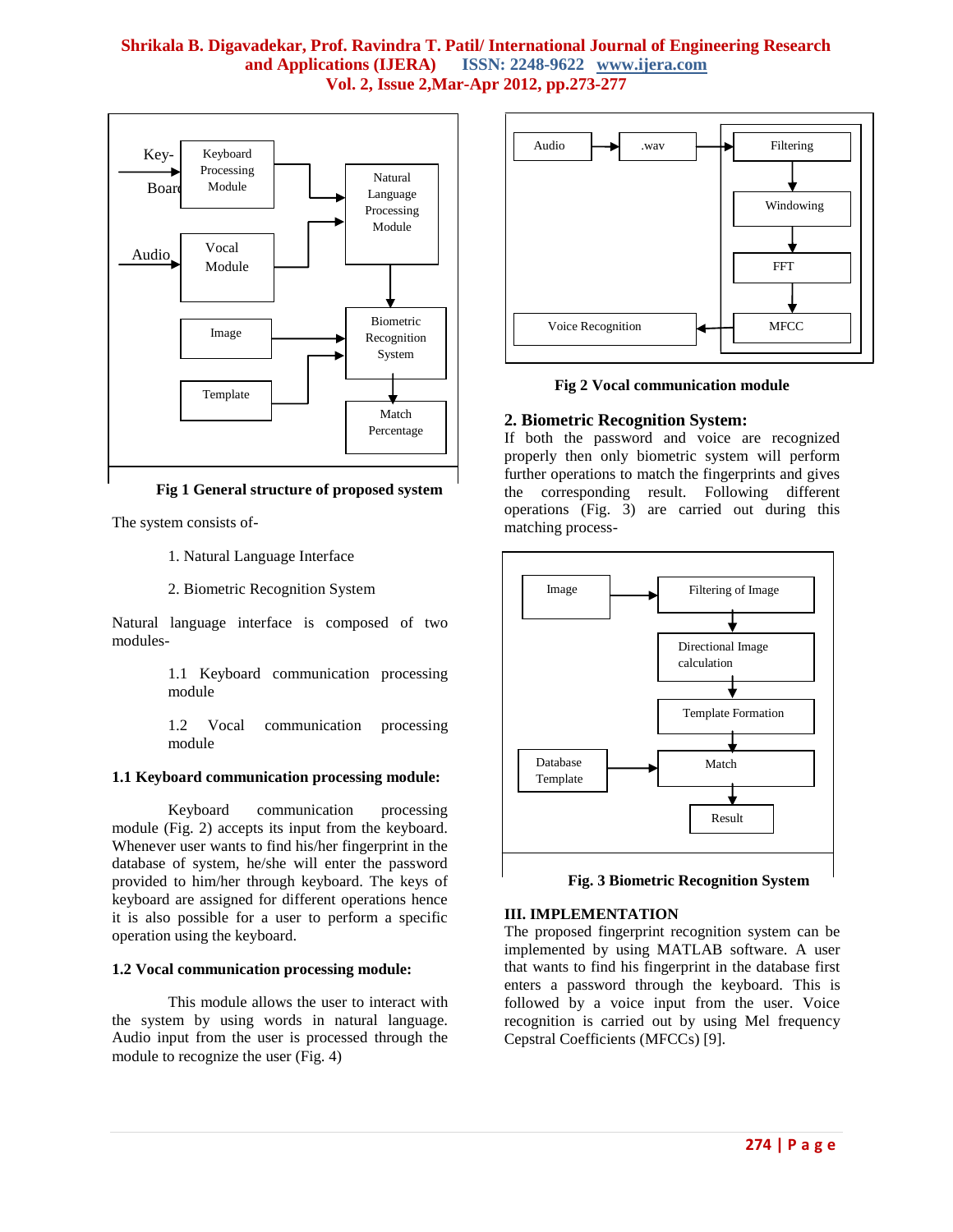## **Feature Extraction using Mel-Frequency Cepstral Coefficients:**

MFCC is based on known variation of the human ear"s critical bandwidth with frequency. MFCC has two types of filter which are spaced linearly at low frequency below 1000Hz and logarithmic spacing above 1000Hz. A subjective pitch is present on Mel Frequency Scale to capture important characteristic of phonetic in speech.

The overall process of the MFCC is shown in figure (Fig. 4)



Fig. 4 MFCC Block Diagram

MFCC consists of seven computational steps. Each step has its function and mathematical approach.

## **1. Pre-emphasis:**

This process passes the signal through a filter which emphasizes higher frequencies and thus increases the energy of signal at higher frequency.

$$
Y[n] = X[n] - 0.95 X[n-1] \dots (1)
$$

Where a= 0.95, which make 95% of any one sample is presumed to originate from previous sample.

# **2. Framing:**

The process of segmenting the speech samples obtained from analog to digital conversion (ADC) into a small frame with the length within the range of 20 to 40 msec. The voice signal is divided into frames of N samples. Adjacent frames are being separated by M (M<N). Typical values used are  $M =$ 100 and N= 256.

### **3. Hamming windowing:**

Hamming window is used as window shape by considering the next block in feature extraction processing chain and integrates all the closest frequency lines. The Hamming window equation is given as:

If the window is defined as W (n),  $0 \le n \le N-1$  where  $N =$  number of samples in each frame

 $Y[n] =$  Output signal

 $X(n) = input signal$ 

W  $(n)$  = Hamming window, then the result of windowing signal is shown below:

$$
Y(n) = X(n) \times W(n) \dots (2)
$$

$$
w(n) = 0.54 - 0.46 \cos\left(\frac{2\pi n}{N-1}\right), 0 \le n \le N-1
$$
 ... (3)

# **4. Fast Fourier Transform:**

Fourier transform is used to convert each frame of N samples from time domain into frequency domain. Fourier Transform converts the convolution of the glottal pulse X[n] and the vocal tract impulse response H[n] in the time domain. This statement supports the equation below:

$$
Y(w) = FFT[H(t) * X(t)] = H(w) * X(w) .... (4)
$$

If  $X$  (w),  $H$  (w) and  $Y$  (w) are the Fourier Transform of  $X(t)$ ,  $H(t)$  and  $Y(t)$  respectively.

#### **5. Mel Filter Bank Processing:**

The range of frequencies in FFT spectrum is very wide and voice signal does not follow a linear scale. Hence the signal is passed through a set of triangular filters (Fig. 5) that are used to compute weighted sum of filter spectral components so that the output of process approximates to a Mel scale.



Fig. 5 Mel scale Filter Bank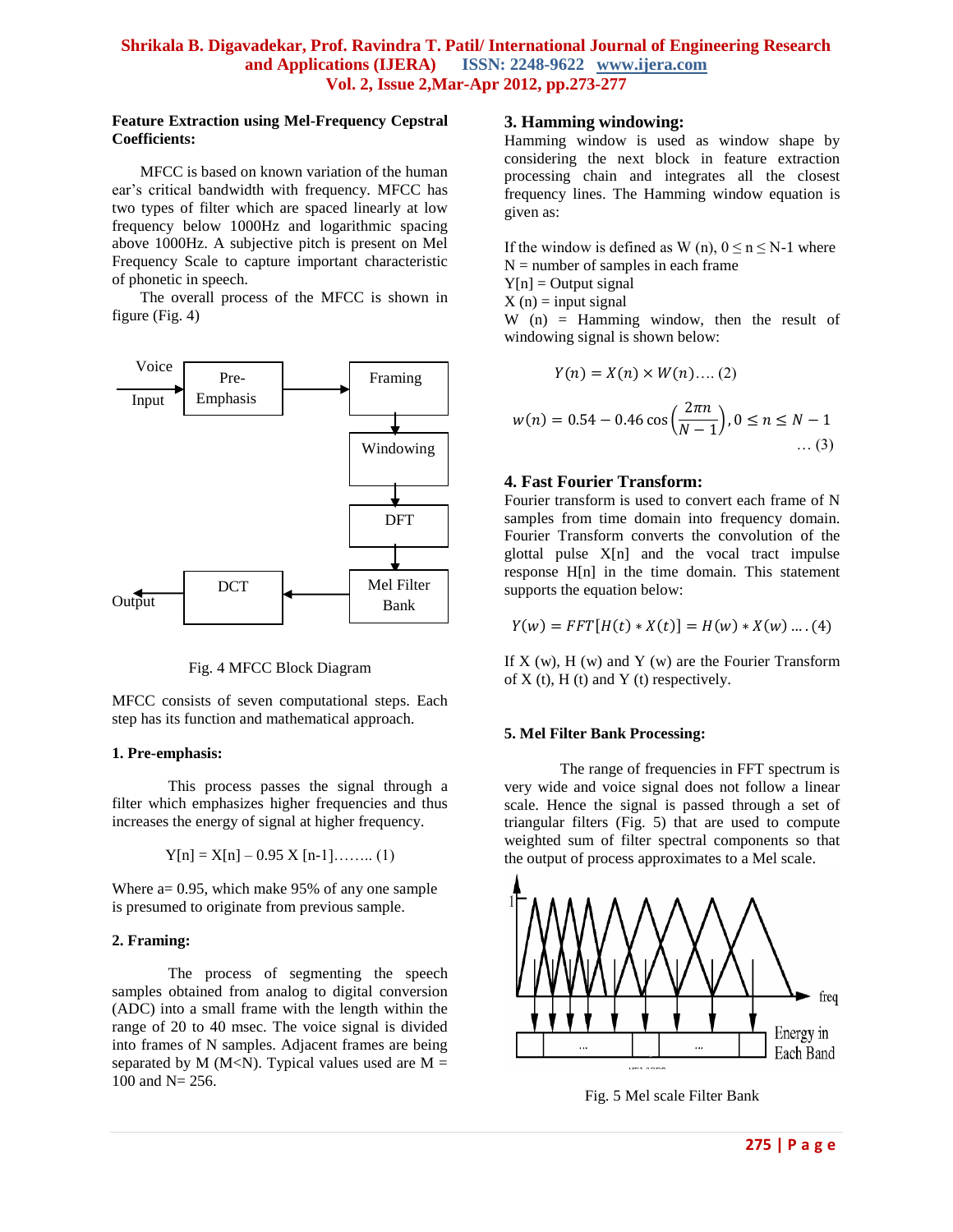Each filter's magnitude frequency response is triangular in shape and equal to unity at the centre frequency and decrease linearly to zero at centre frequency of two adjacent filters. Then, each filter output is the sum of its filtered spectral components. After that the following equation is used to compute the Mel for given frequency f in HZ:

$$
mel(f) = 2595 * log 10(1 + \frac{f}{700})....(5)
$$

#### **6. Discrete Cosine Transform:**

This is the process to convert the log Mel spectrum into time domain using Discrete Cosine Transform (DCT). The result of the conversion is called Mel Frequency Cepstrum Coefficient (Fig. 6). The set of coefficient is called acoustic vectors. Therefore, each input utterance is transformed into a sequence of acoustic vectors. [9]



Fig. 6 Frequency to Mel frequency curve & Mel Frequency Cepstral Coefficients obtained using MATLAB

#### **Feature Matching using Dynamic Time Warping (DTW):**

DTW algorithm is based on dynamic programming techniques. It is used for measuring similarity between two time series which may vary in time or speed. The principle of DTW is to compute two dynamic patterns and measure its similarity by calculating minimum distance between them (Fig. 7)



Fig. 7 Dynamic Time Warping

#### **Biometric Recognition System:**

If password and voice both are properly recognized then only further operations are performed by biometric recognition system to match the two fingerprints. If one of them fails, error occurs. After successful recognition of these two, system displays a message for the user, "load fingerprint' and user gives his fingerprint image as input to the system through a sensor.

Biometric recognition system gives out the result by comparing two fingerprints one given as input by the user and other one which is already stored in the database. This fingerprint matching is carried out by using minutiae based approach. During this process, different image processing operations such as fingerprint enhancement, histogram equalization, binarization, directional image calculation are performed by the system (Fig. 8)



Fig.8 Biometric System Interface showing Histogram Equalized Fingerprint Image